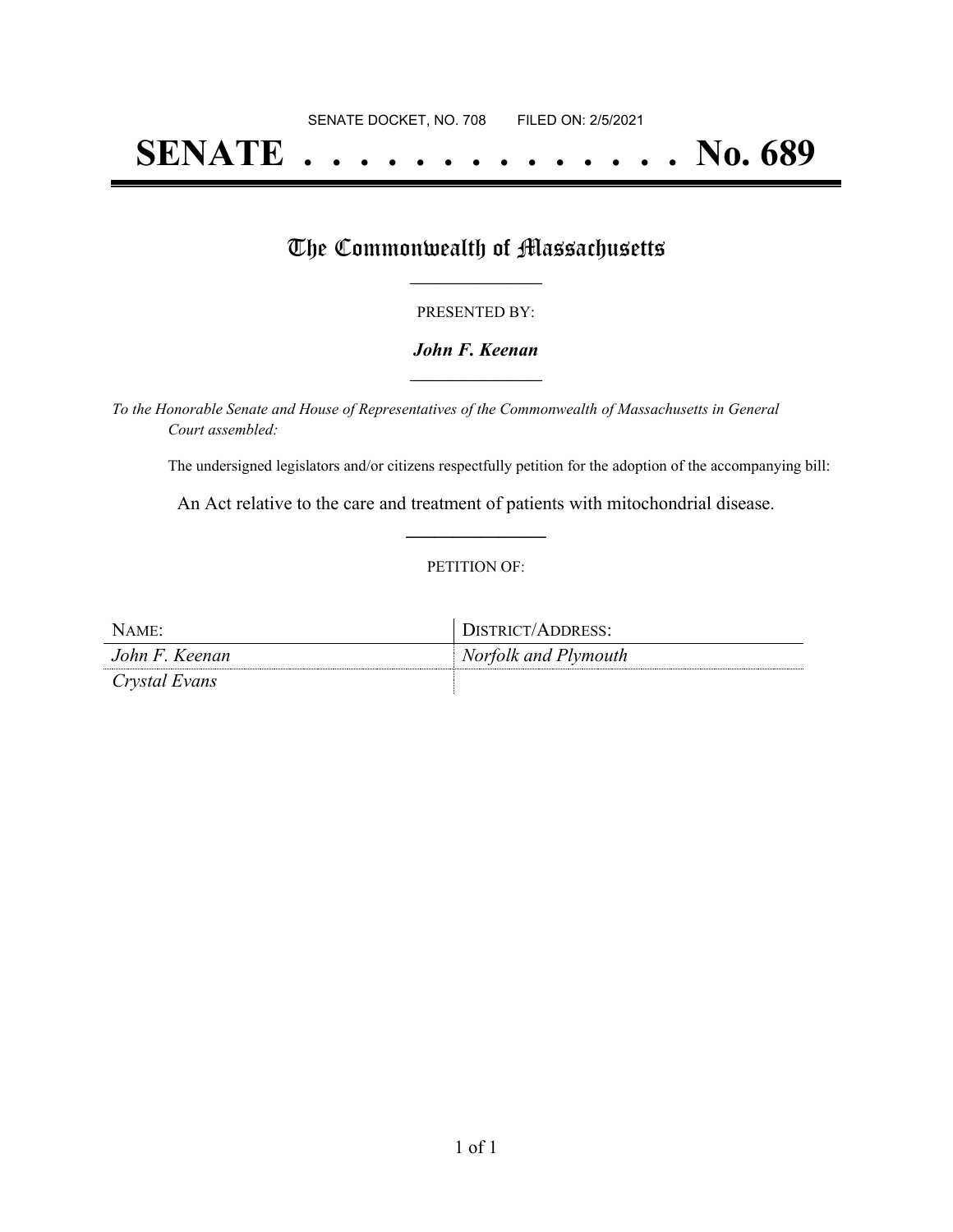#### SENATE DOCKET, NO. 708 FILED ON: 2/5/2021

# **SENATE . . . . . . . . . . . . . . No. 689**

By Mr. Keenan, a petition (accompanied by bill, Senate, No. 689) of John F. Keenan and Crystal Evans for legislation relative to the care and treatment of patients with mitochondrial disease. Financial Services.

## [SIMILAR MATTER FILED IN PREVIOUS SESSION SEE SENATE, NO. *603* OF 2019-2020.]

# The Commonwealth of Massachusetts

**In the One Hundred and Ninety-Second General Court (2021-2022) \_\_\_\_\_\_\_\_\_\_\_\_\_\_\_**

**\_\_\_\_\_\_\_\_\_\_\_\_\_\_\_**

An Act relative to the care and treatment of patients with mitochondrial disease.

Be it enacted by the Senate and House of Representatives in General Court assembled, and by the authority *of the same, as follows:*

#### 1 SECTION 1. Chapter 32A of the General Laws, as appearing in the 2018 Official

2 Edition, is hereby amended by inserting after Section 17Q the following section:-

| 3 | Section 17R. The commission shall provide to any active or retired employee of the                |
|---|---------------------------------------------------------------------------------------------------|
| 4 | commonwealth or spouse/dependent who is insured under the group insurance commission,             |
| 5 | coverage for treatment of mitochondrial disease. Said treatment shall include, but not be limited |
| 6 | to, the use of vitamin and nutritional supplements, such as CoEnzyme Q10, Vitamin E, Vitamin      |
| 7 | C, Vitamin B1, Vitamin B2, Vitamin K1 and L-Carnitine.                                            |
| 8 | SECTION 2. Chapter 175 of the General Laws, as appearing in the 2018 Official Edition,            |
| 9 | is hereby amended by inserting after Section 47KK the following section:-                         |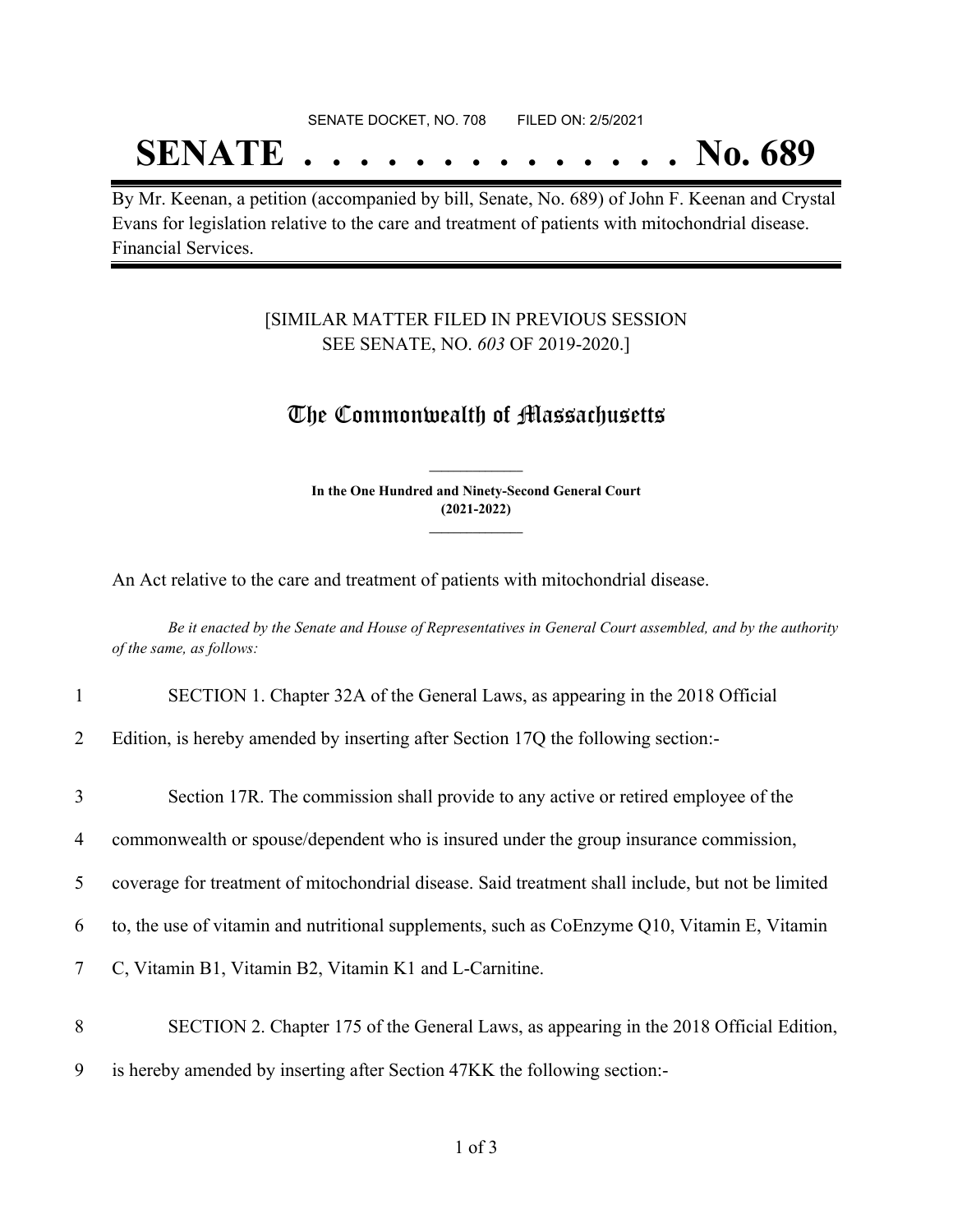| 10 | Section 47LL. Any policy, contract, agreement, plan or certificate of insurance issued,             |
|----|-----------------------------------------------------------------------------------------------------|
| 11 | delivered or renewed within the commonwealth shall provide coverage for treatment of                |
| 12 | mitochondrial disease. Said treatment shall include, but not be limited to, the use of              |
| 13 | vitamin and nutritional supplements, such as CoEnzyme Q10, Vitamin E, Vitamin C, Vitamin            |
| 14 | B1, Vitamin B2, Vitamin K1 and L-Carnitine.                                                         |
| 15 | SECTION 3. Chapter 176A of the General Laws, as appearing in the 2018 Official                      |
| 16 | Edition, is hereby amended by inserting after Section 8MM the following section:-                   |
| 17 | Section 8NN. Any contract between a subscriber and a corporation under an individual or             |
| 18 | group hospital service plan delivered, issued or renewed within the commonwealth shall provide      |
| 19 | coverage for treatment of mitochondrial disease. Said treatment shall include, but not be limited   |
| 20 | to, the use of vitamin and nutritional supplements, such as CoEnzyme Q10, Vitamin E, Vitamin        |
| 21 | C, Vitamin B1, Vitamin B2, Vitamin K1 and L-Carnitine.                                              |
| 22 | SECTION 4. Chapter 176B of the General Laws, as appearing in the 2018 Official                      |
| 23 | Edition, is hereby amended by inserting after Section 4MM the following section:-                   |
| 24 | Section 4NN. Any subscription certificate under an individual or group medical service              |
| 25 | agreement delivered, issued or renewed within the commonwealth shall provide coverage for           |
| 26 | treatment of mitochondrial disease. Said treatment shall include, but not be limited to, the use of |
| 27 | vitamin and nutritional supplements, such as CoEnzyme Q10, Vitamin E, Vitamin C, Vitamin            |
| 28 | B1, Vitamin B2, Vitamin K1 and L-Carnitine.                                                         |
| 29 | SECTION 5. Chapter 176G of the General Laws, as appearing in the 2018 Official                      |
| 30 | Edition, is hereby amended by inserting after Section 4EE the following section:-                   |

of 3